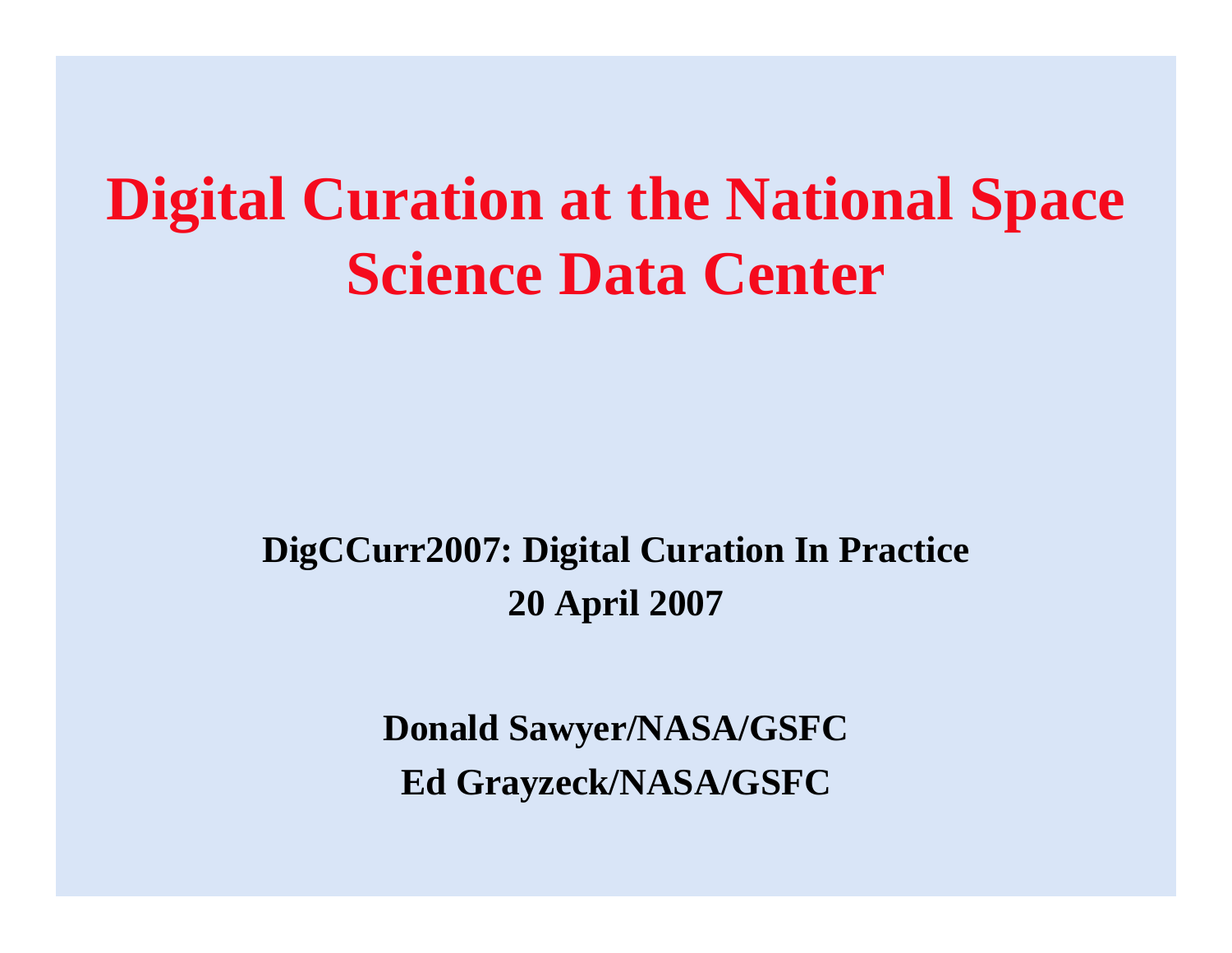## **Overview**

- NSSDC Requirements & Digital Curation
- NSSDC Holdings & Archival Services
- **NSSDC** Activities
	- Ingest
	- Archival Storage
	- Data Management
	- Access
	- Preservation Planning
	- Administration
- Key Staff Roles & Skills
- **Conclusions**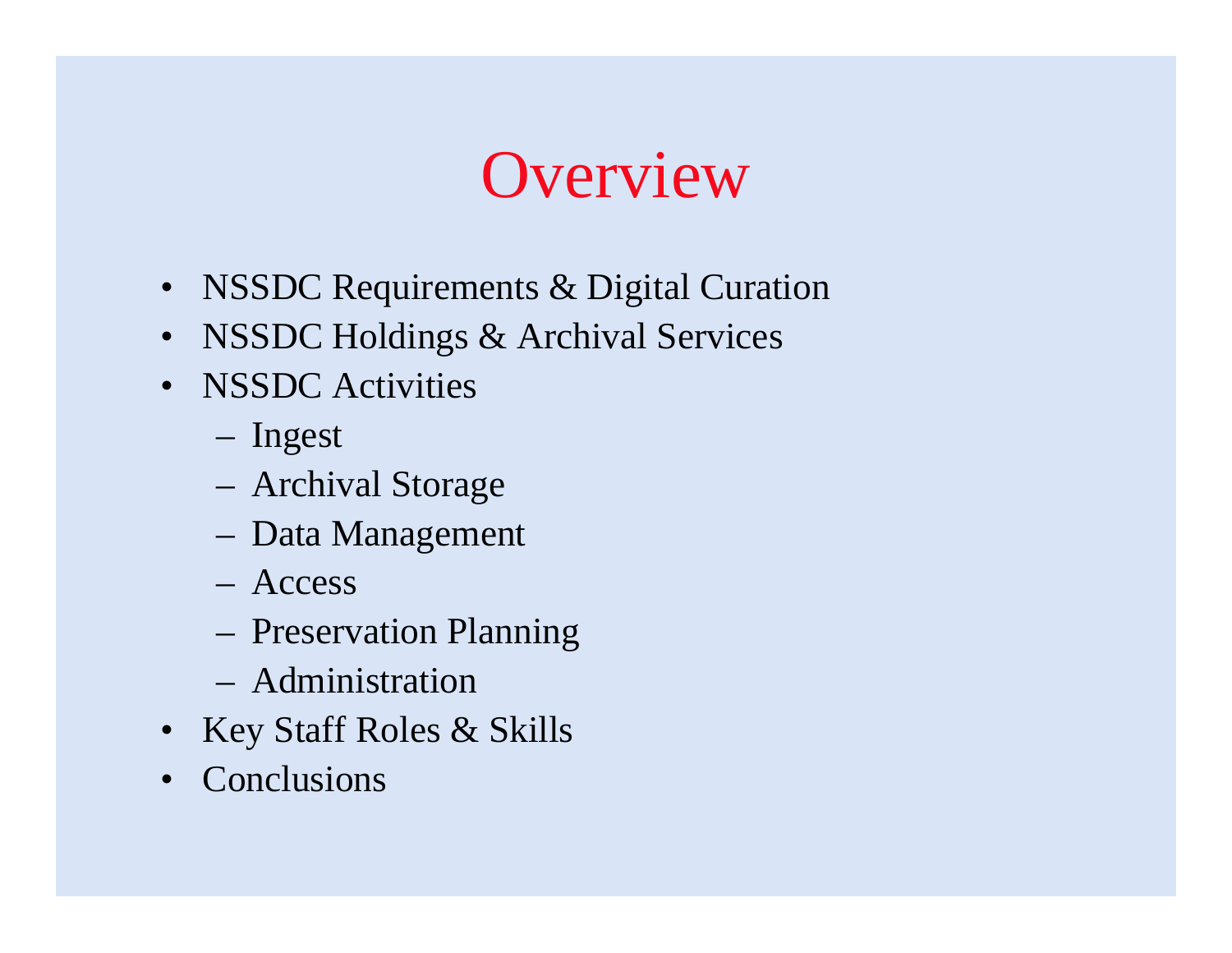## NSSDC Requirements

- $\bullet$  **NSSDC functions as the space science permanent data/metadata repository.**
	- Work with discipline data systems, their repositories, missions, and investigators, to obtain data generated from missions
	- Hold it safely and securely for as long as it has significant value, and make it available to the research community WHEN it is not available elsewhere or when specified by other agreements.
- $\bullet$  **NSSDC provides the space science community with data stewardship guidance and support.**
	- Data made available to the research community by various repositories should be well documented in order to support independent usability via, for example, virtual observatory access.
	- Independent usability is also critical in recognition of the reality that a large fraction of NASA and support contractor staff are likely to retire in the near future.
- **NSSDC, as a repository making unique data/metadata available, must participate in Virtual Observatory development efforts to assist in the practical evolution of those concepts.**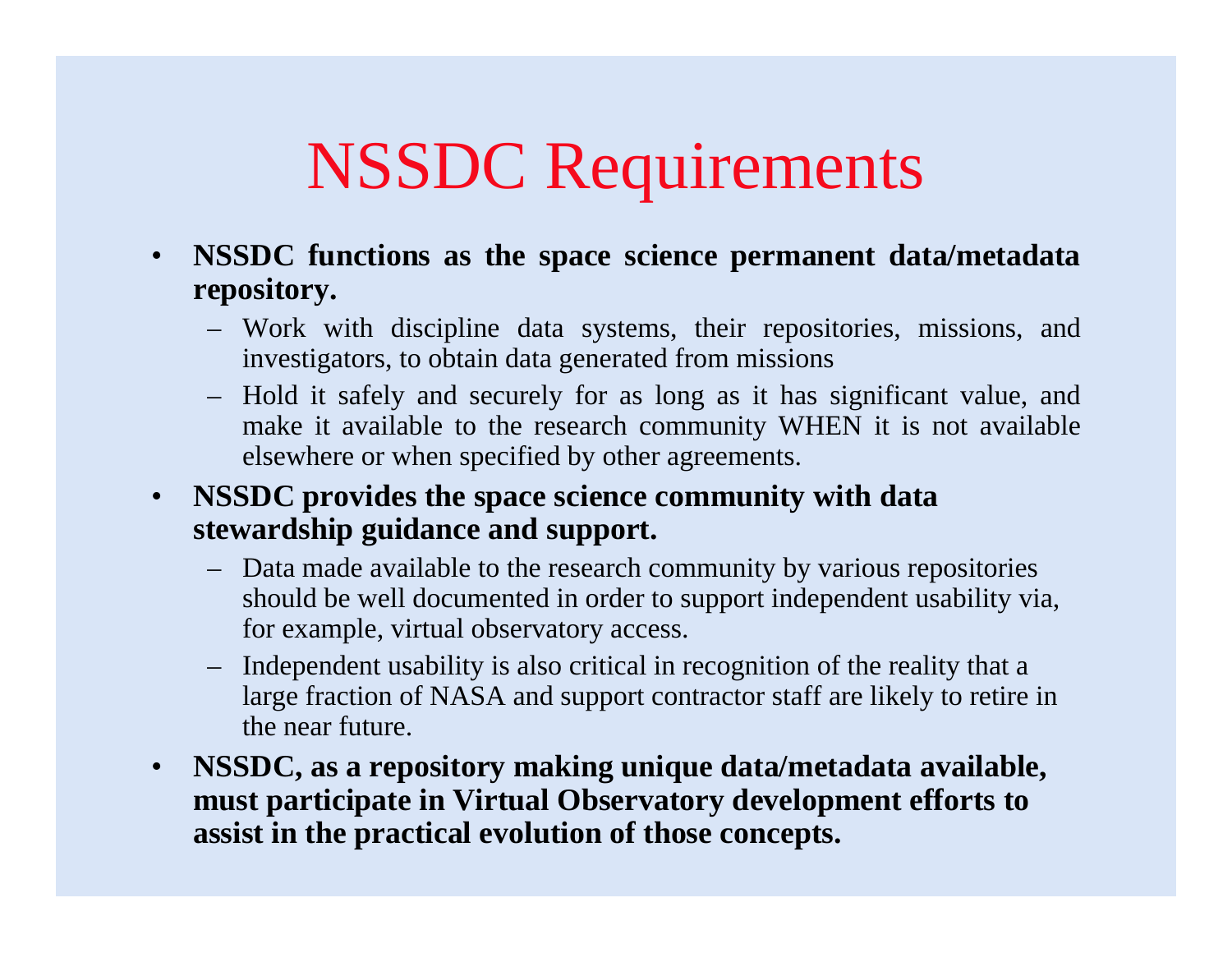## NSSDC Digital Curation

- Discharge NSSDC requirements for NASA's space science data
- Collective activity of entire staff
	- –Many specialized skills and job positions
	- –Informed by a preservation perspective
	- Cognizant of OAIS concepts and mapping to job functions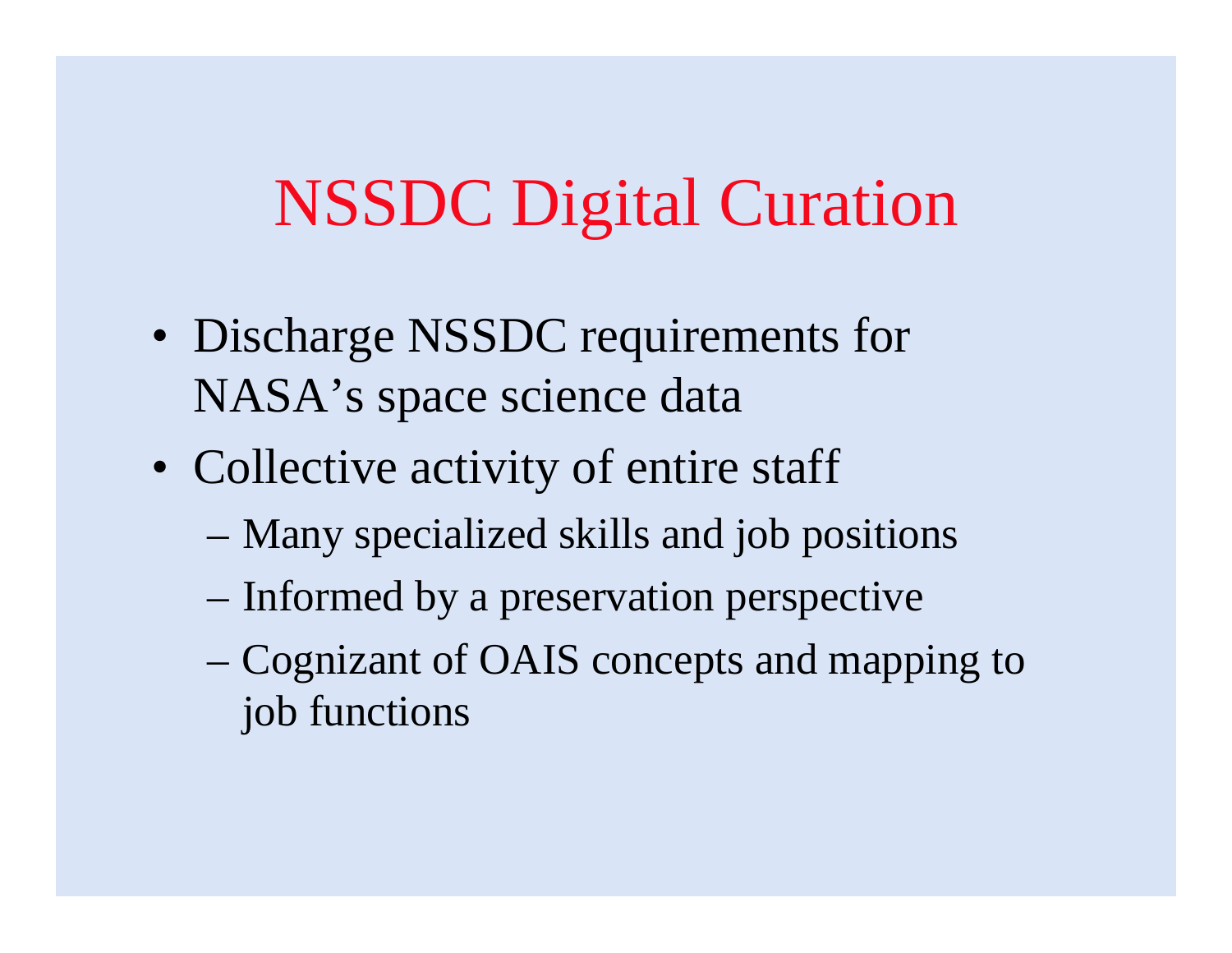## NSSDC Uses OAIS Concepts

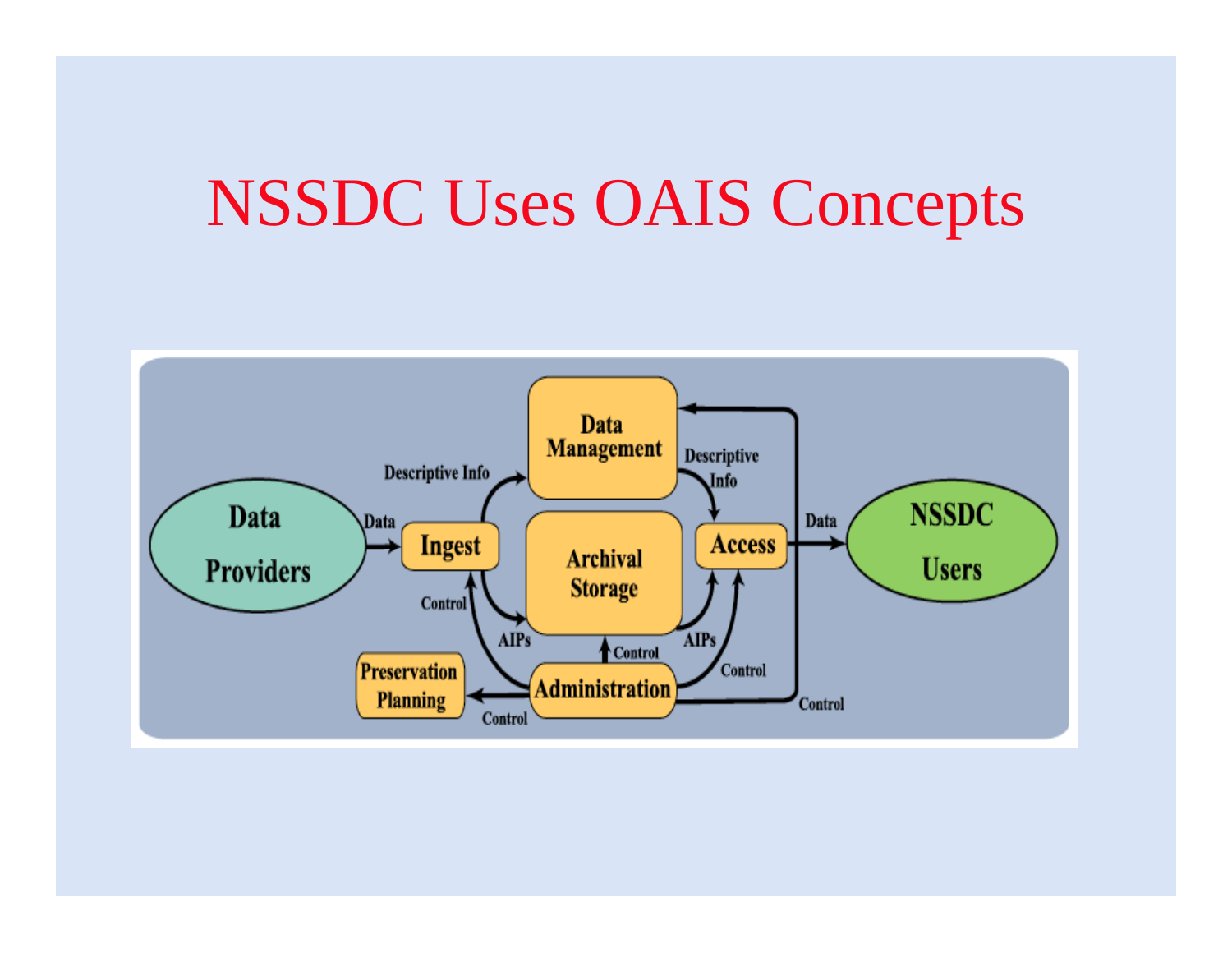### NSSDC's Data Providers

- NASA's Space Science Active Archives (AAs), typically under written agreements (MOUs)
	- Heliophysics (2)
	- Astrophysics (6)
	- Planetary science (8 'nodes')
- Space Science Space Flight Projects
- Individual Investigators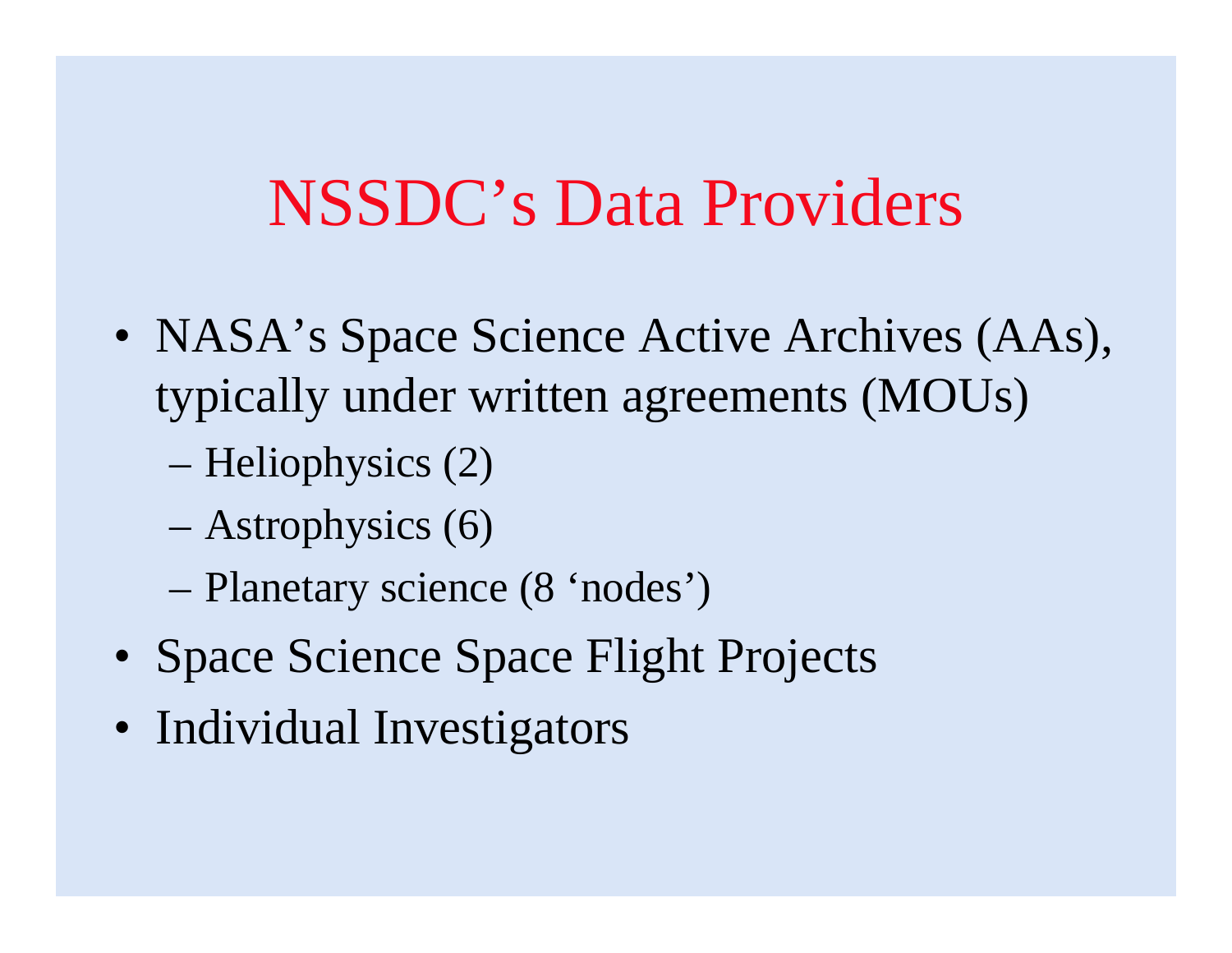## NSSDC's Data Users

- NASA's Space Science Active Archives
- Space Science Projects
- Individual Researchers
	- Domestic
	- –Foreign
- General Public
- NASA Headquarters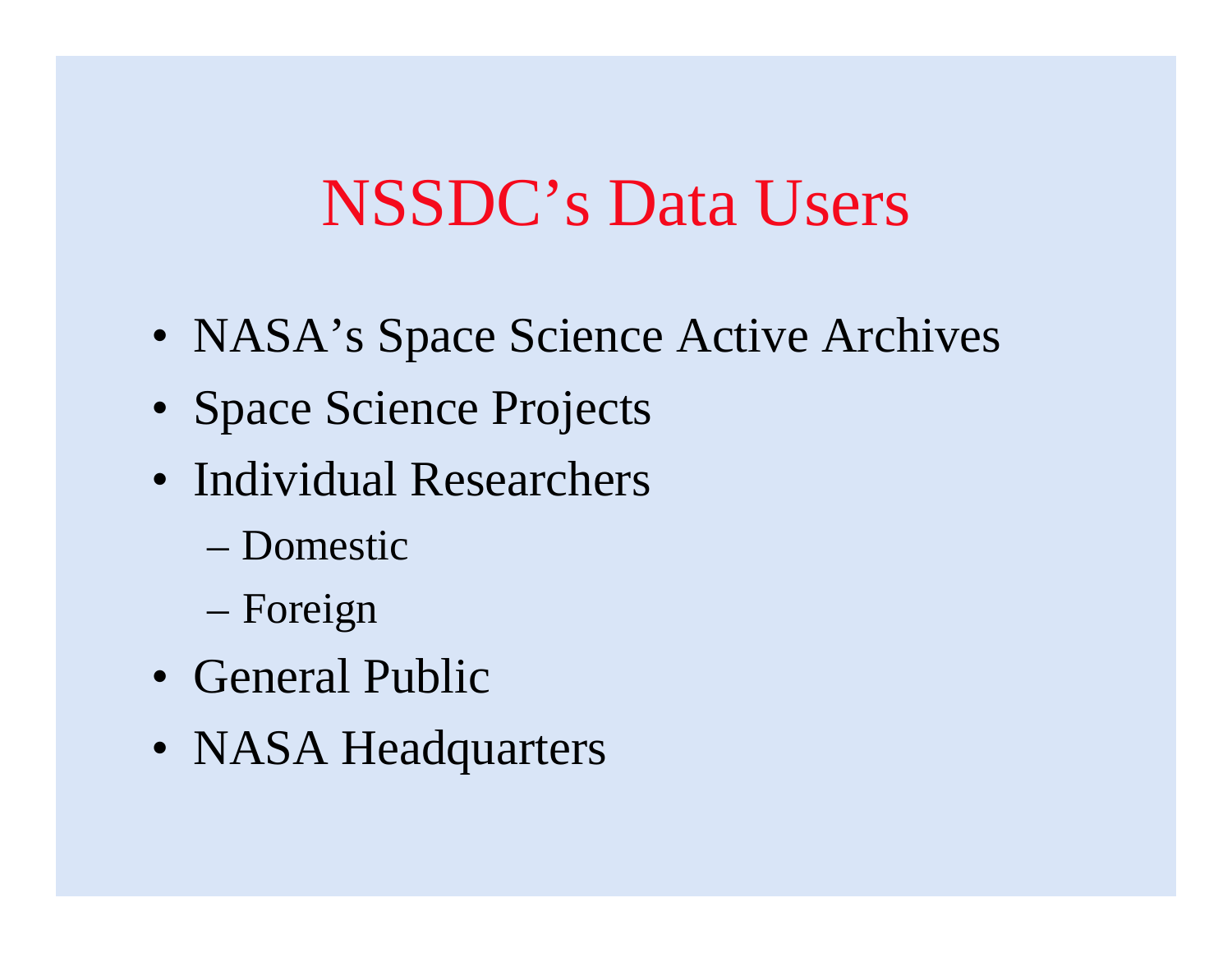## NSSDC's External Management

- NASA Headquarters, Science Mission Directorate (funding)
- GSFC Science and Exploration Directorate – Solar System Exploration Division (campus logistics and infrastructure)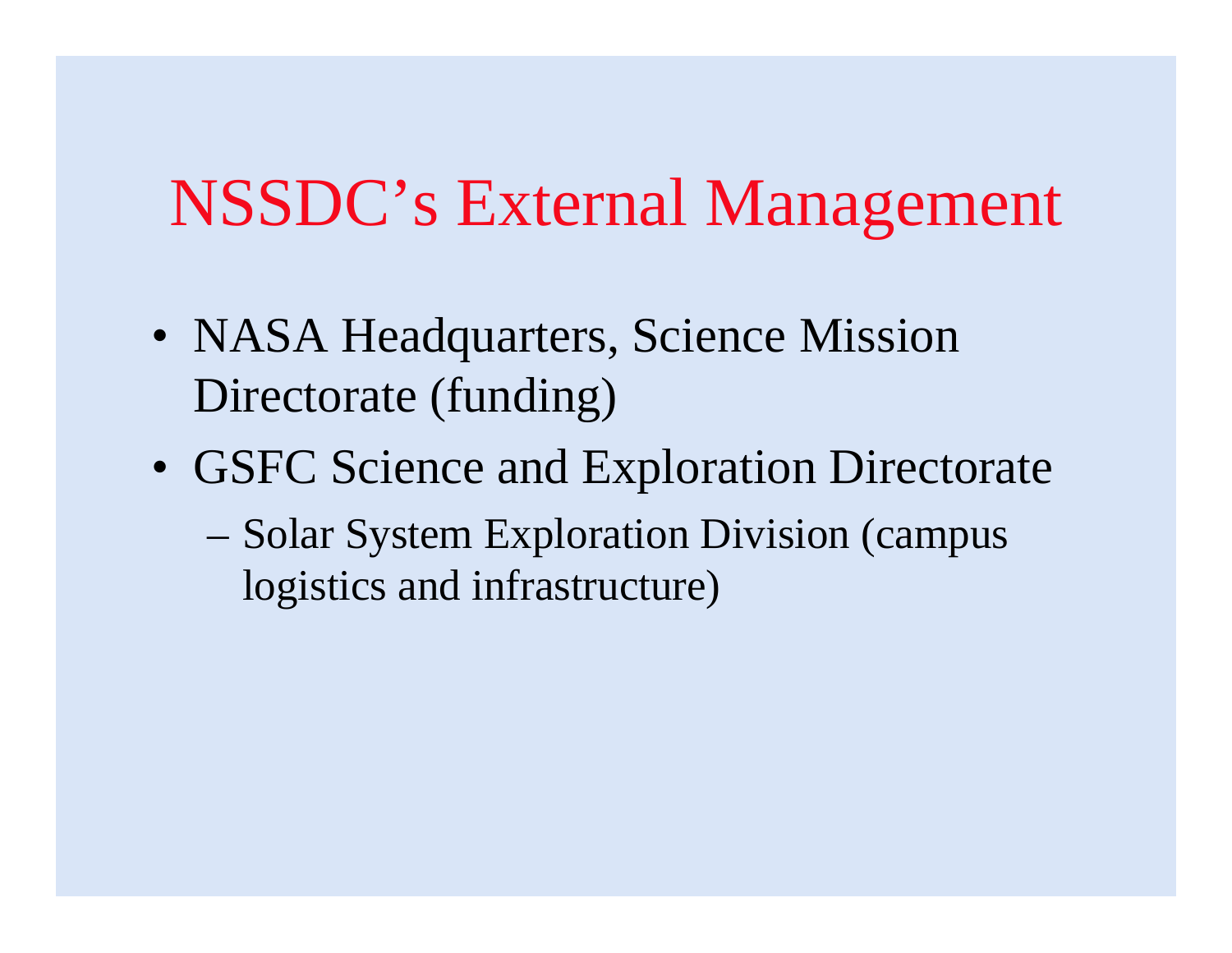## NSSDC Digital Holdings

- Acquiring data for 40+ years
- Currently 47 TB, reaching 270 TB in 2010
	- Migrating 9 trk/3480 legacy tapes to superDLT
	- Over 50,000 media volumes in digital library
- 1300+ experiment from 375 US and international spacecraft
- Over 4400 data collections
	- Typically each with a large numbers of files in a single, but unique, format addressing a particular type of observation from an instrument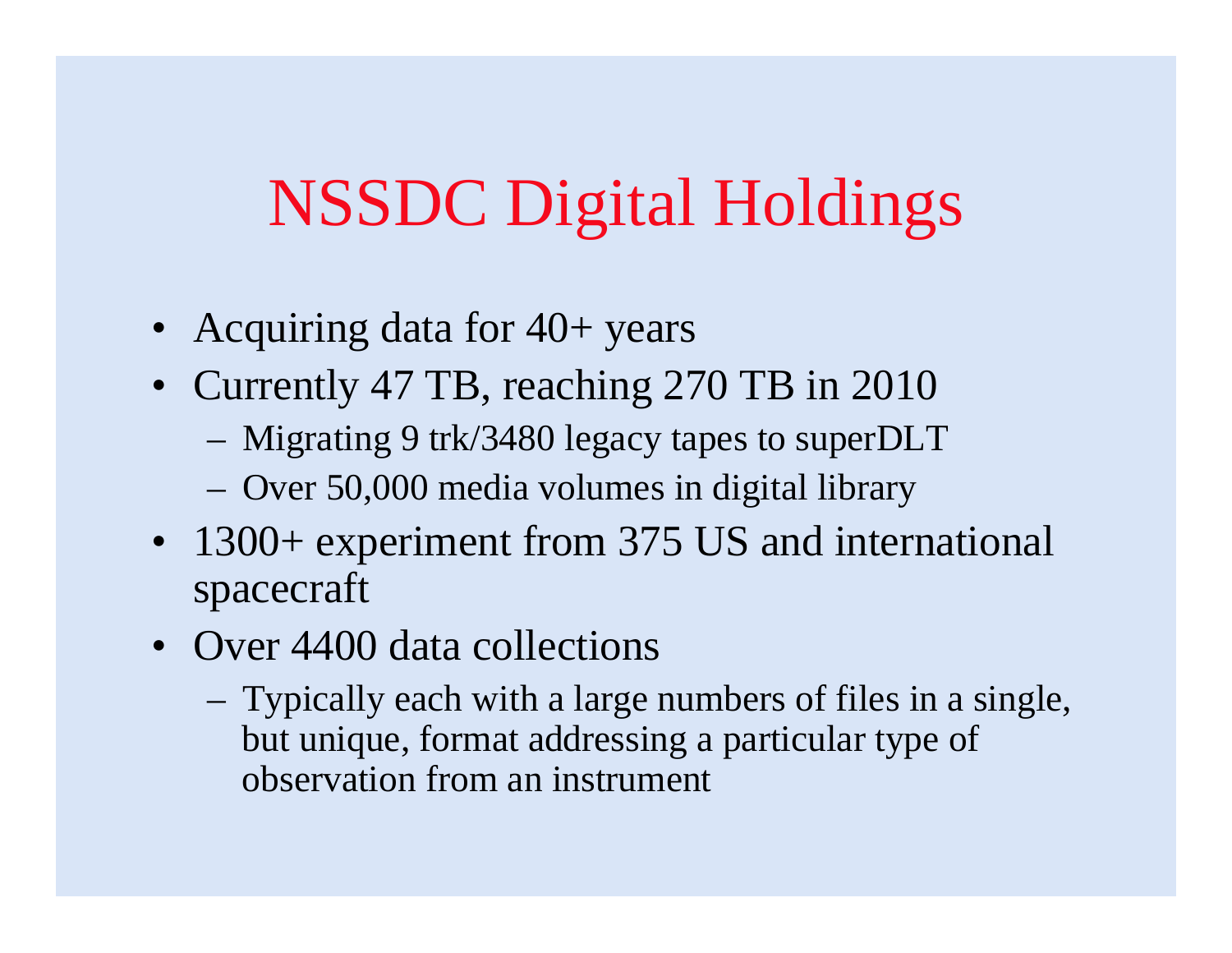## NSSDC Archival Services

- Three archival services defined
	- Permanent Archive
		- Long-term curation, uses AIP implementation
		- Data may be repackaged and/or transformed to maintain accessibility and usability
	- Second Archive
		- Data also held by another archive
		- Our holdings may be AIP form
		- Data may be repackaged and/or <u>reversibly</u> transformed
	- Backup Archive
		- Storage to support another archive's contingency plan
		- Data may or may not be AIP form
		- Data may be repackaged and/or <u>reversibly</u> transformed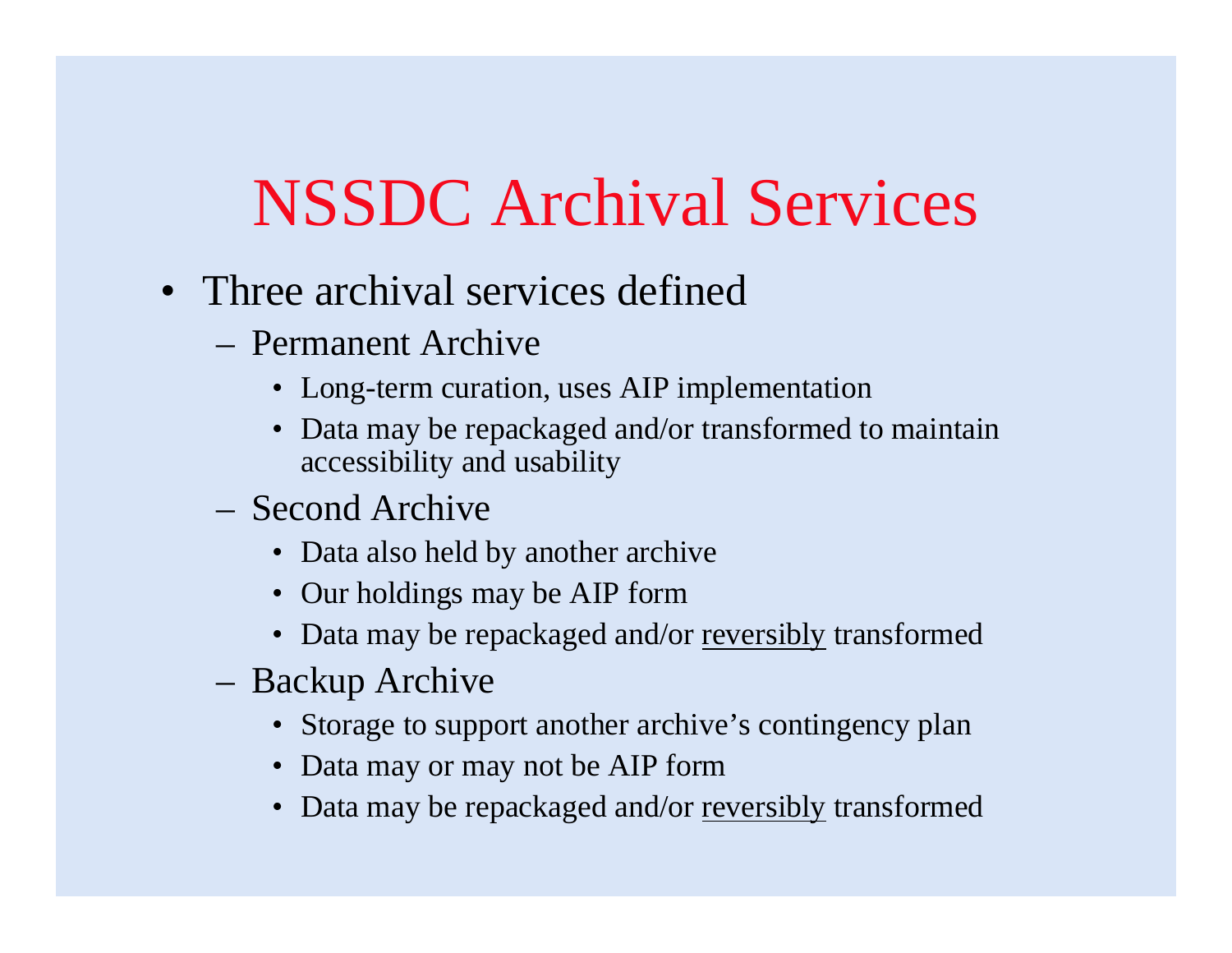### Administration Activities

#### • External

- Work MOUs with Active Archives (AAs) and missions
- Respond to NASA Headquarter requests
- Monitor progress of SAMPEX Resident Archive
- $\bullet$  Internal
	- Oversee maintenance and modernization of infrastructure, including systems administration; e.g., low cost Linux
	- Manage personnel and physical space
	- Oversee refreshing of tapes in archive every 6 yrs (or less)
	- Oversee migration of legacy data from 9 trk/3480 tape archive into AIPs on superDLT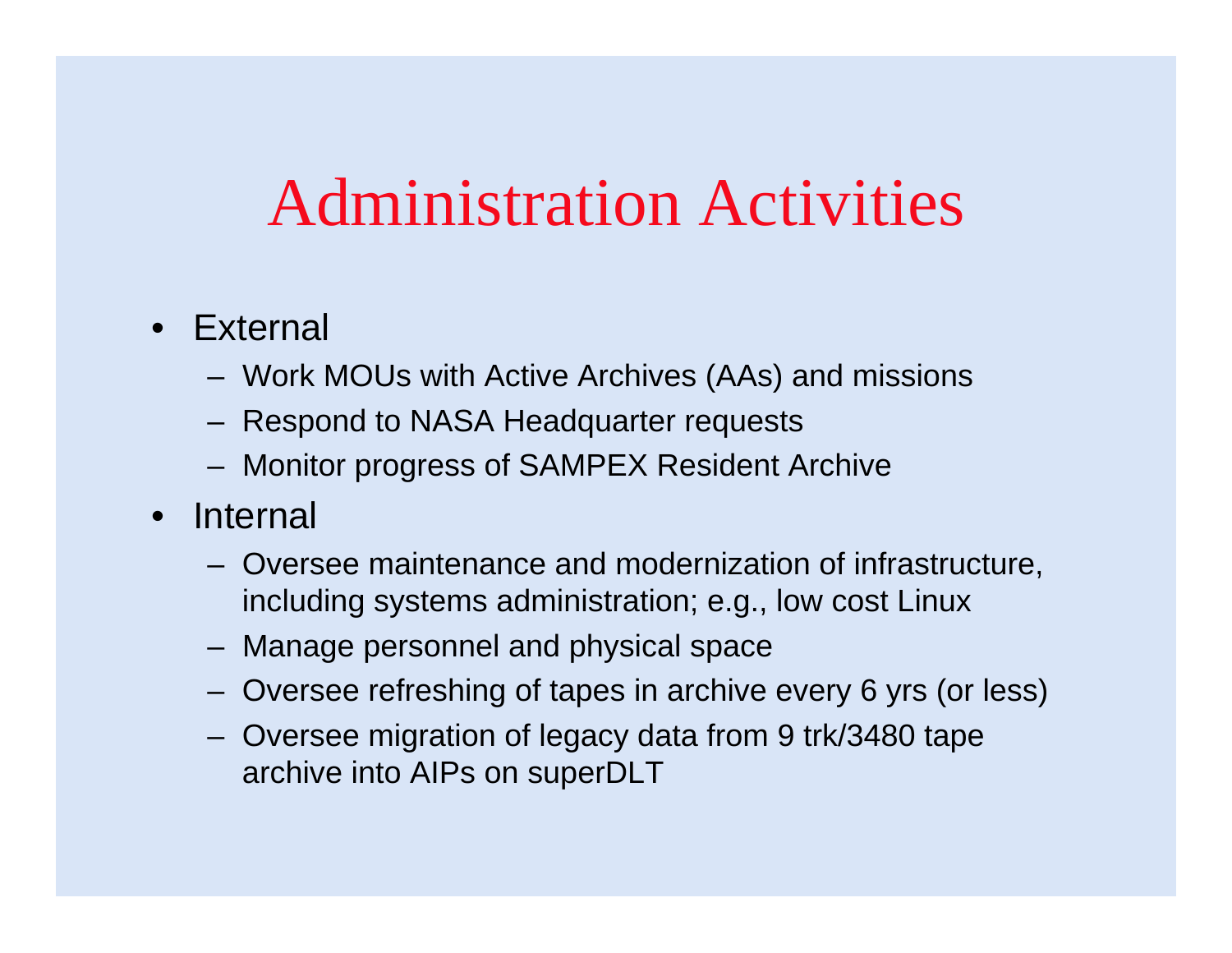## Ingest Activities

- $\bullet$  Development
	- Develop, maintain, and enhance new AIP ingest software
	- Enhance remote Submission Information Package (SIP)/AIP creation software (MPGA) to support non-linux platforms, large SIPs, and reliable electronic delivery of SIPs
- $\bullet$ **Operations** 
	- Identify current/expected missions, collections; research and organize information; populate Data Management database
	- Conduct initial negotiations with data provider; help with Project Data Management Plans or MOUs
	- Review submission information to ensure adequate documentation and independent usability of data
	- Prepare for and carry out ingest for all service levels and media types; populate appropriate databases, recommend access & display options; verify/validate ingest completion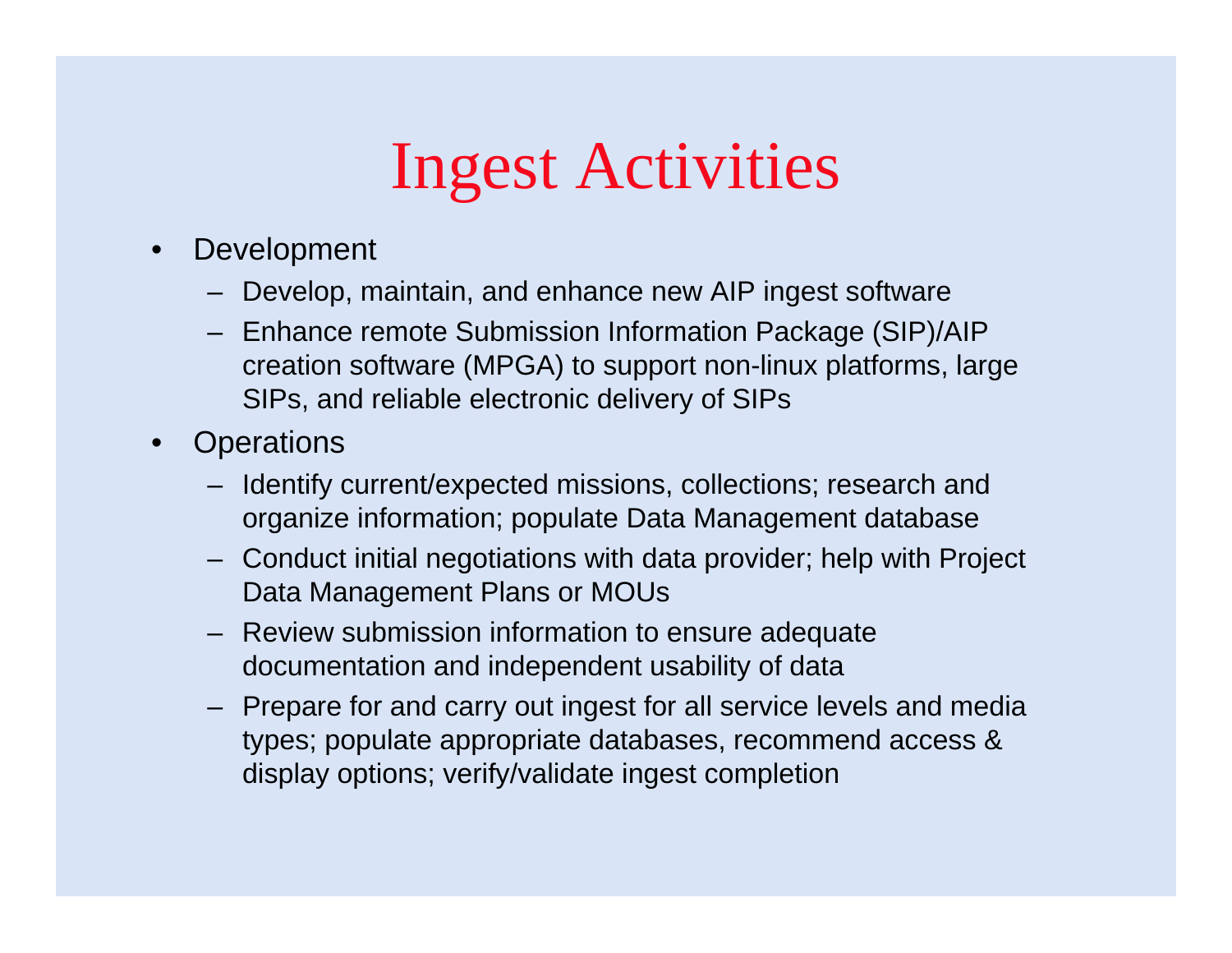## Archival Storage Activities

- Development
	- **Harry Committee** Develop upgrades to AIP storage manager
	- **Harry Committee** Develop provenance management system
	- **Harry Committee**  Develop integrated document management/ preservation system
- Operations
	- and the state of the state Manage media and AIPs for 3 service levels
	- and the state of the state Evaluate/integrate new data storage technology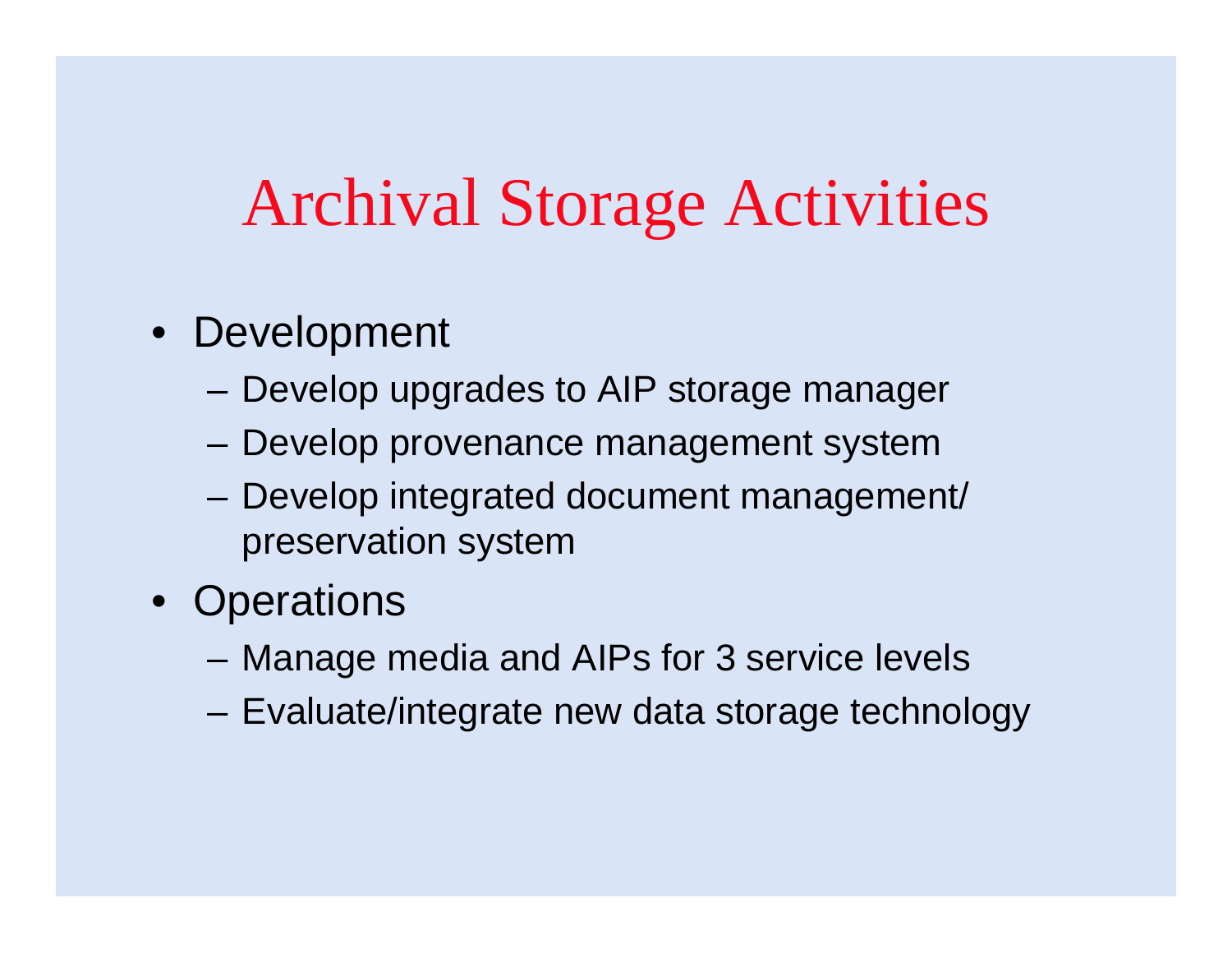## Data Management Activities

- Development
	- – Maintain and enhance Descriptive Information database to include photo searching & support automated ingest
	- Revise database to normalize and streamline infrastructure
	- and the state of the state Design/implement XML markup of metadata producing systems to enhance finding aids
- Operations
	- – Continue/update data entry & content management
	- Perform routine interface maintenance & software migrations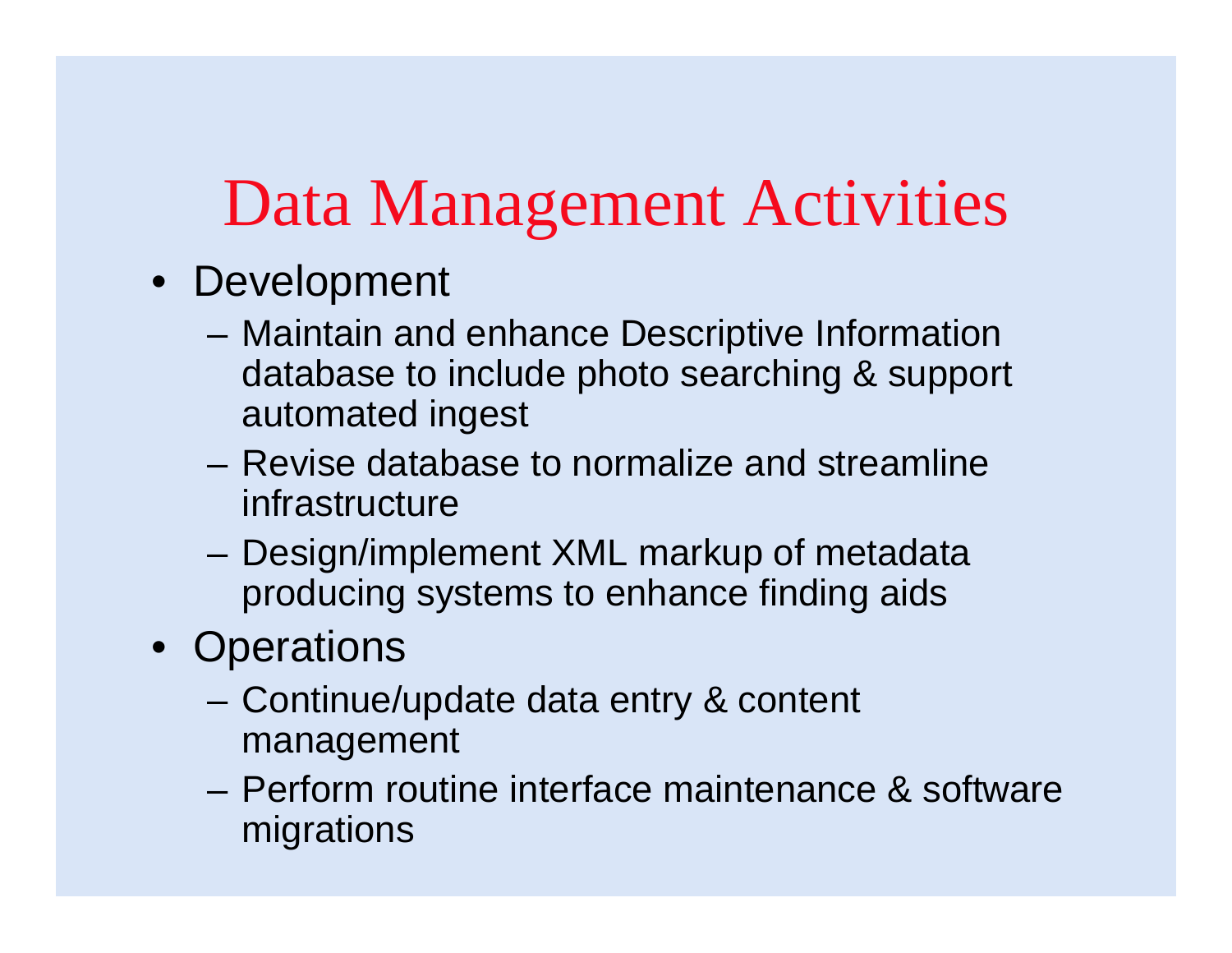## Access Activities

- Development
	- **Harry Committee**  Begin conversion of Descriptive Information database to web services
	- –Create web services using Heliophysics data model
	- – Create browse interfaces (photos, digital documents)
- Operations
	- **Harry Committee**  Participate in appropriate registeries in Space Sciences, e.g., Heliophysics virtual observatories
	- – Provide general request & access support, including by public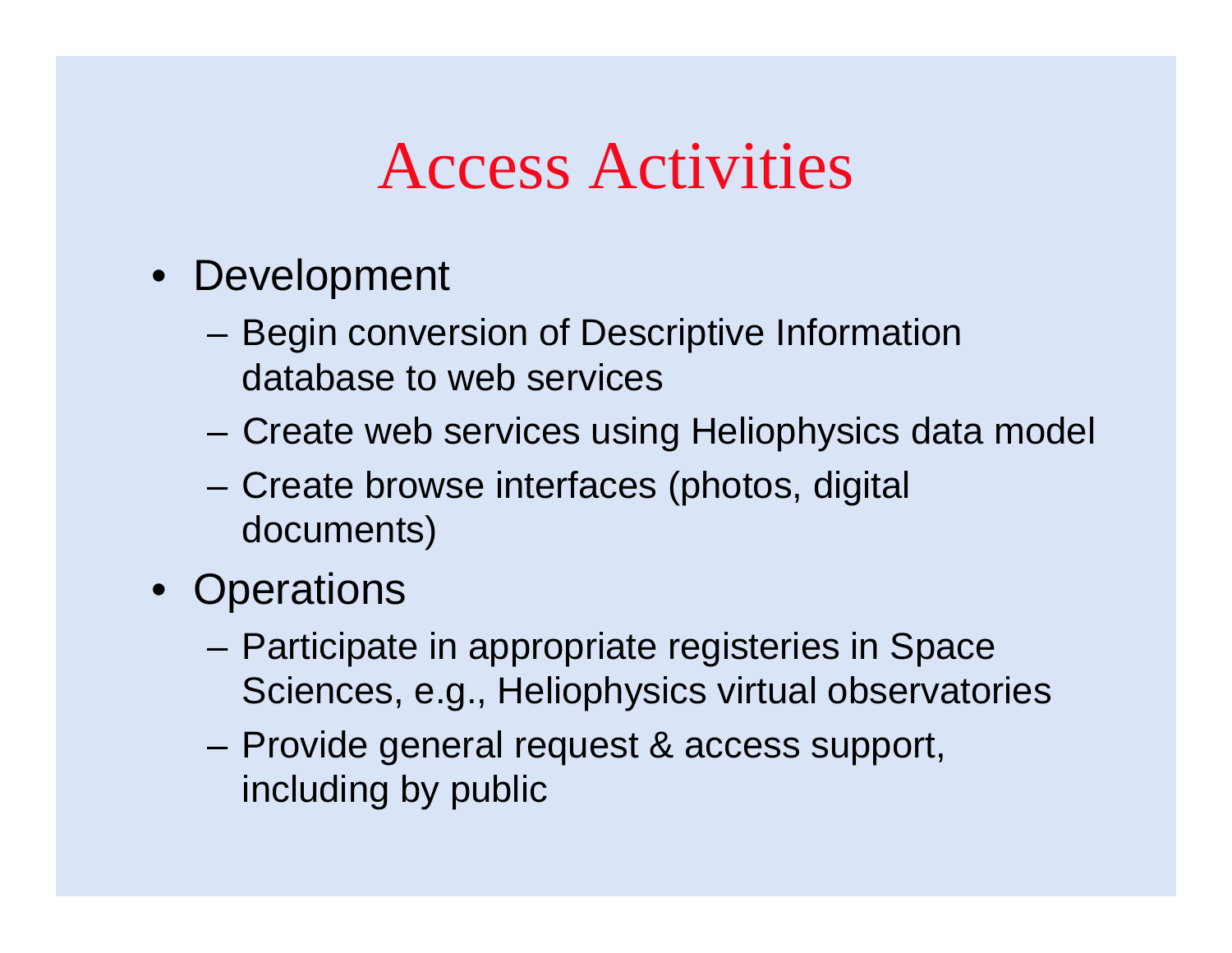## Preservation Planning Activities

### • External

- **Harry Committee**  Continue participation/leadership in standards activities, e.g. Heliophysics data model
- –Monitor technology trends
- – Sponsor NASA-wide workshop on archiving & metadata standards
- and the state of the state Provide curation guidance regarding documentation, database exports, preservation
- Internal
	- – Recommend updates to NSSDC infrastructure, policies, procedures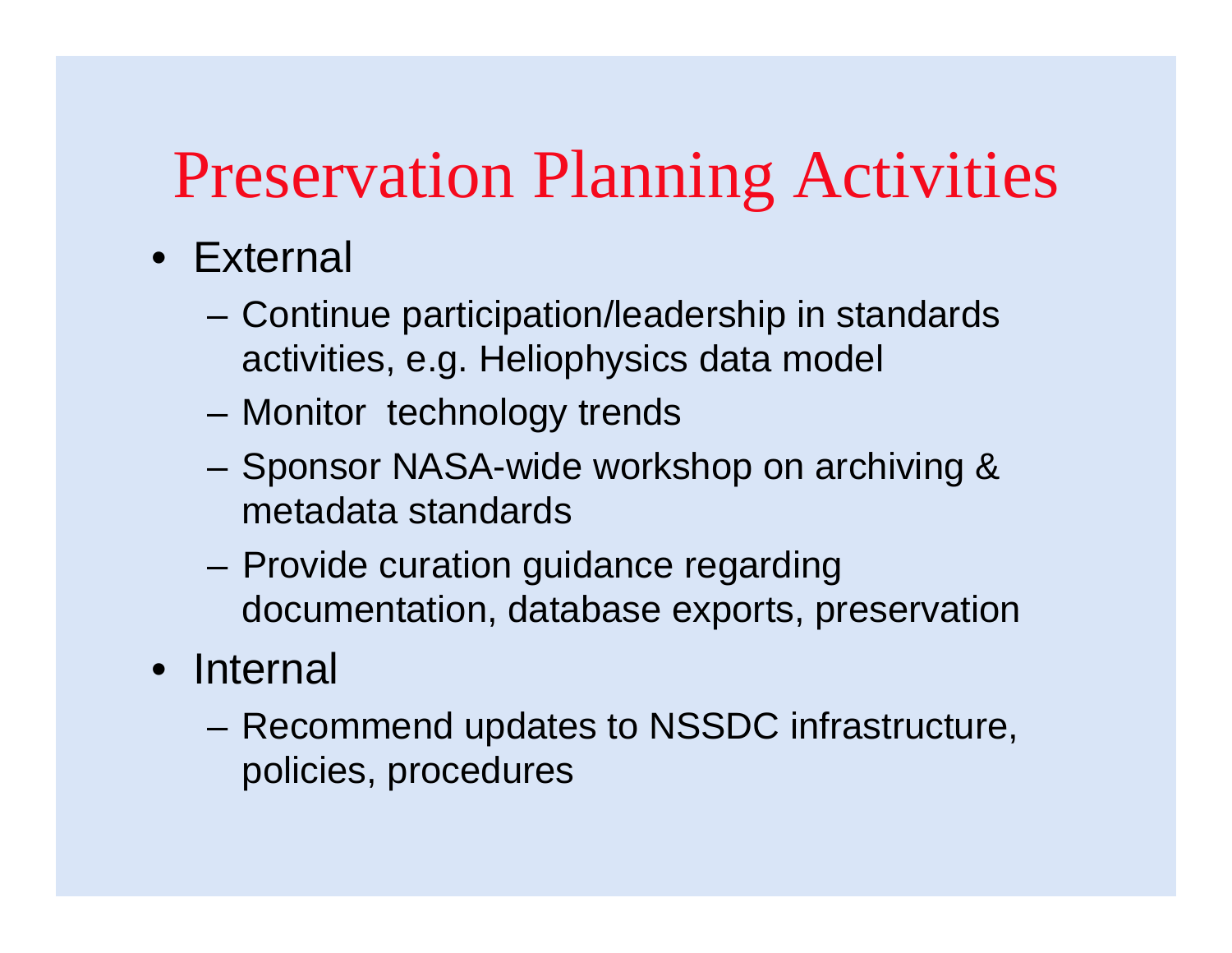# Key Staff Roles/Skills

- Curation Scientists
	- PhD in space science discipline
	- Extensive data handling and analysis experience
	- Familiarity with OAIS concepts and terms
	- Supports primarily Ingest, Administration, Access
- Information Architect
	- Expertise in space science discipline
	- Extensive data handling and analysis experience
	- Thorough understanding of OAIS concepts and terms
	- Participates in development of data-related standards
	- Supports all functional areas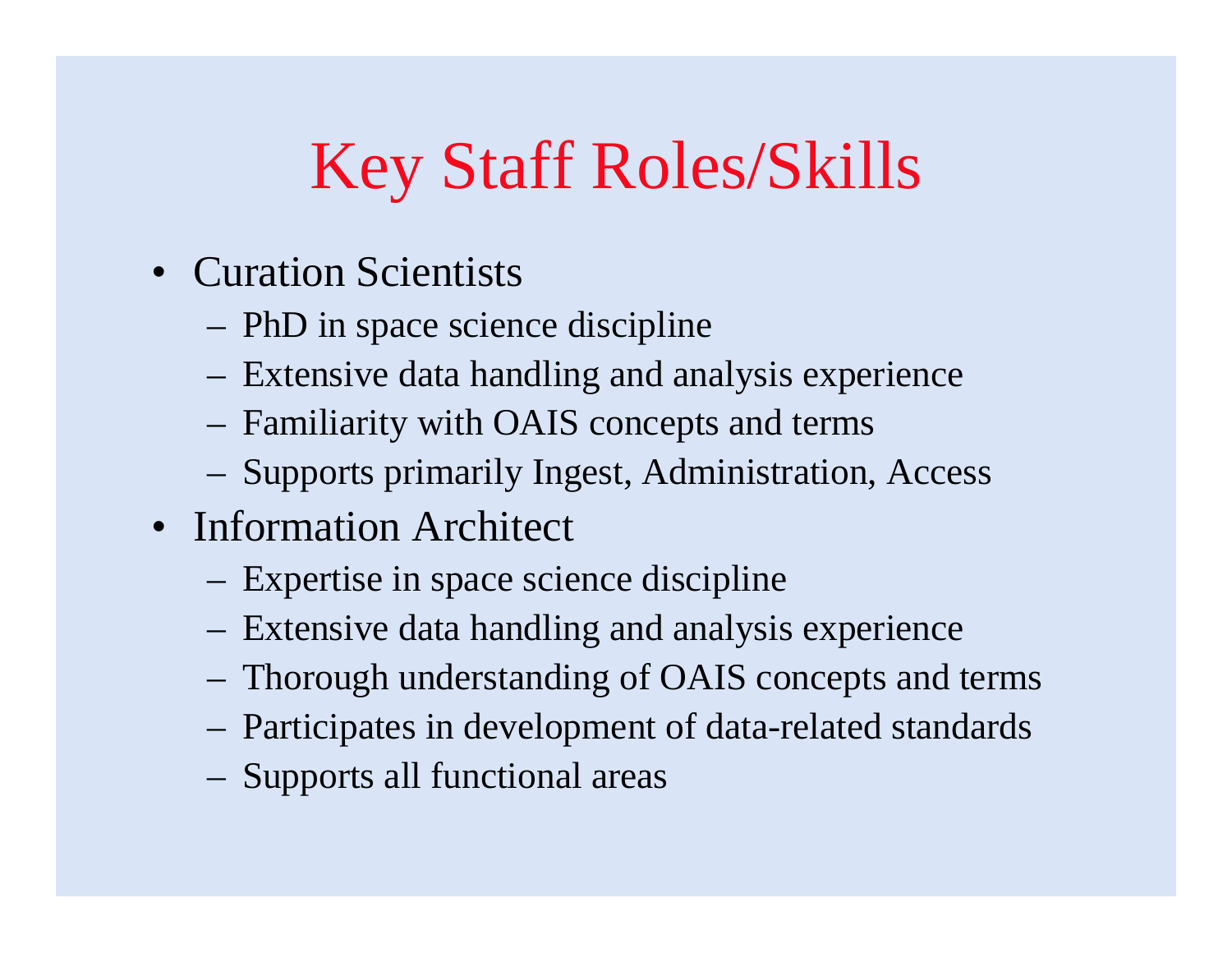# Key Staff Roles/Skills -2

- Systems Engineers
	- Extensive data handling experience
	- Extensive programming and systems development experience
	- Extensive experience with developing database applications
	- Familiarity with OAIS concepts and terms
	- Supports development of systems for all functional areas
- Database Administrator
	- Extensive database administration experience
	- Extensive experience in building science suppor<sup>t</sup> database structures
	- May support all functional areas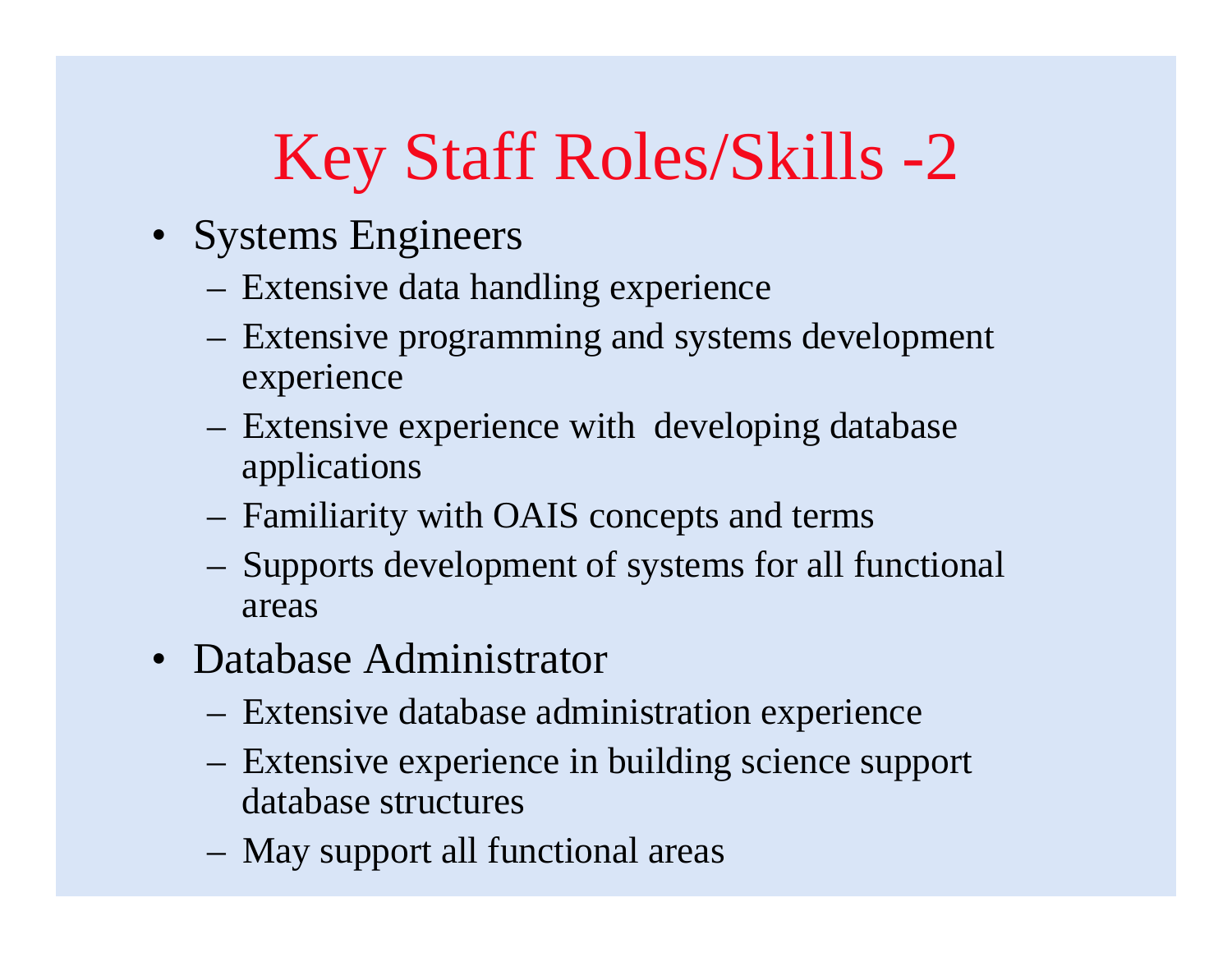# Key Staff Roles/Skills-3

- Operations Manager
	- Operations experience
	- Familiar with computer applications
	- Basic understanding of OAIS concepts and terms
	- Supports Ingest, Archival Storage, Access
- Archive Head
	- PhD in space science discipline
	- Extensive data handling and analysis experience
	- Basic knowledge of OAIS concepts and terms
	- Supports all functional areas